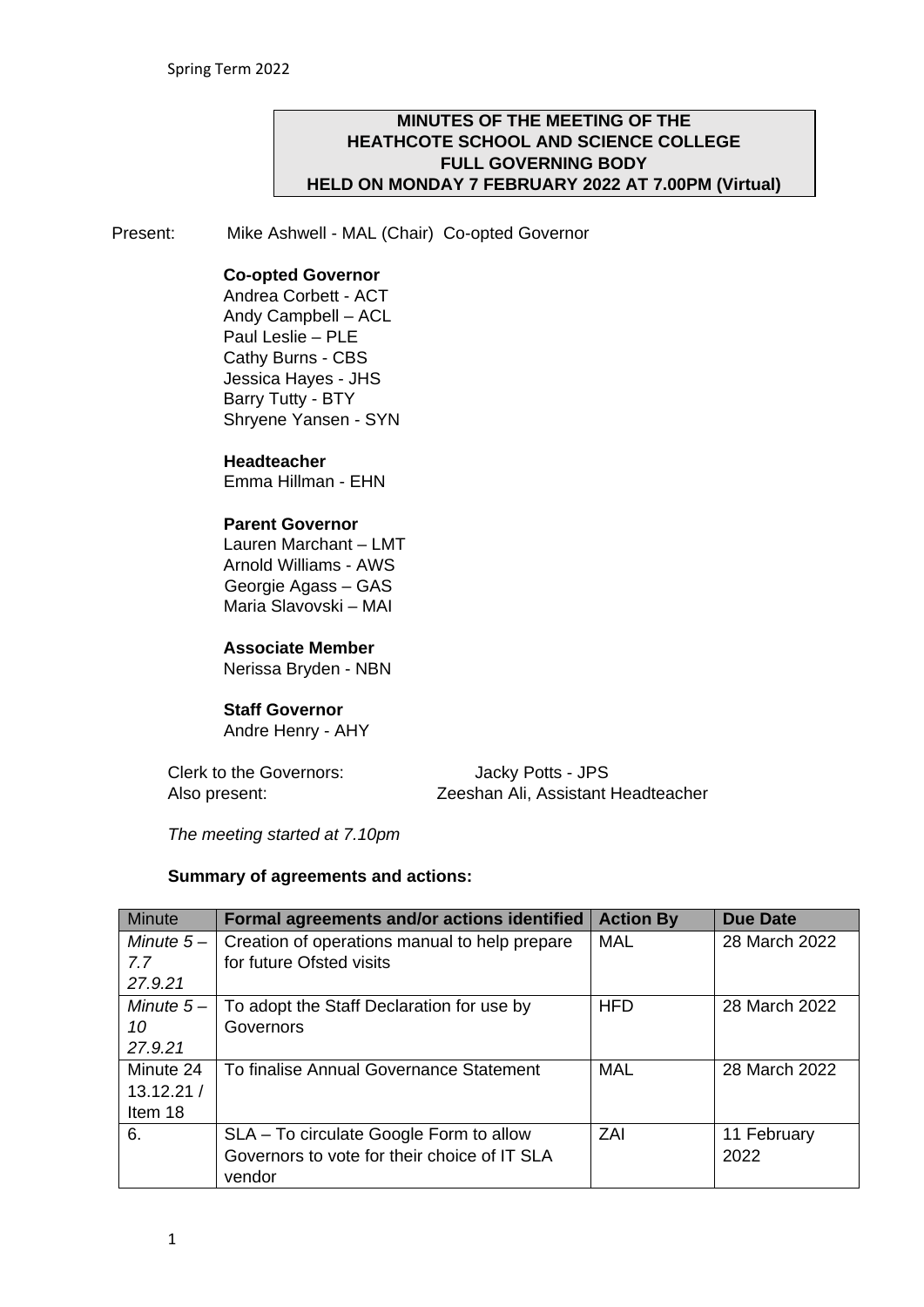| 8.1  | The school to be provided with the contact<br>details of the person who can provide advice<br>and support on recruitment issues                       | <b>SYN</b>                   | Immediate       |
|------|-------------------------------------------------------------------------------------------------------------------------------------------------------|------------------------------|-----------------|
| 9.2  | New folder for the SEF and SIP to be created<br>on GovernorHub                                                                                        | Governors<br><b>Services</b> | Immediate       |
| 10.  | To circulate the link to the Governments'<br>consultation paper on exclusion to BAPD<br>committee members                                             | <b>EHN</b>                   | Immediate       |
|      | Governors to sign up for exclusion training<br>should they wish to be part of GDC panels                                                              | <b>All Governors</b>         | Immediate       |
| 15   | Governors to advise the school of any<br>questions they would want included in the<br><b>Parent Survey</b>                                            | <b>All Governors</b>         | Immediate       |
| 17.1 | To provide any comments on the<br>Headteacher's Advert                                                                                                | <b>All Governors</b>         | 8 February 2022 |
|      | The Chair to discuss additional support for the<br>school during the Headteacher recruitment                                                          | <b>MAL</b>                   | Immediate       |
| 18.  | Annual Governor Statement to be presented at<br>the next FGB meeting                                                                                  |                              | 28 March 2022   |
| 19.  | Governors were reminded to complete their<br>skills analysis on GovernorHub                                                                           | <b>All Governors</b>         | Immediate       |
| 20.  | Governors RATIFIED the following policies:<br>Admissions Policy for Sixth Form<br>$\bullet$<br>Supporting Pupils with medical needs<br>Whistleblowing |                              |                 |
| 20.  | Peer on Peer/Harmful Sexual Abuse Policy<br>deferred to next BAPD Committee                                                                           | Governor<br><b>Services</b>  | Immediate       |
| 23.1 | Governors AGREED to the amendment to the<br>Terms of Reference, applicable for all<br>Committees                                                      | Governor<br><b>Services</b>  | Immediate       |
|      | <b>DATE OF NEXT MEETING</b>                                                                                                                           |                              |                 |
|      | 28 March 2022, 7pm at the School                                                                                                                      |                              |                 |

# **1. WELCOME AND APOLOGIES FOR ABSENCE**

- 1.1 The Chair welcomed all those present to the meeting.
- 1.2 Apologies for absence were received and accepted from Mitchell Goldie, Helen Douglas and Cathy Burns/Lauren Marchant for lateness.
- 1.3 Apologies for absence were not received and accepted from Johanna Mahadoo.
- 1.4 The Clerk confirmed that the meeting was quorate with fourteen Governors and the Headteacher present.

# **2. NOTICE OF ANY OTHER BUSINESS/CONFIDENTIAL ITEMS**

There were four items of any other business heard at the end of the meeting.

# **3. DECLARATIONS OF INTEREST**

- 3.1 There were no declarations made pertaining to any agenda items for this meeting.
- 3.2 The Clerk advised that all Governors had completed their Declarations on GovernorHub.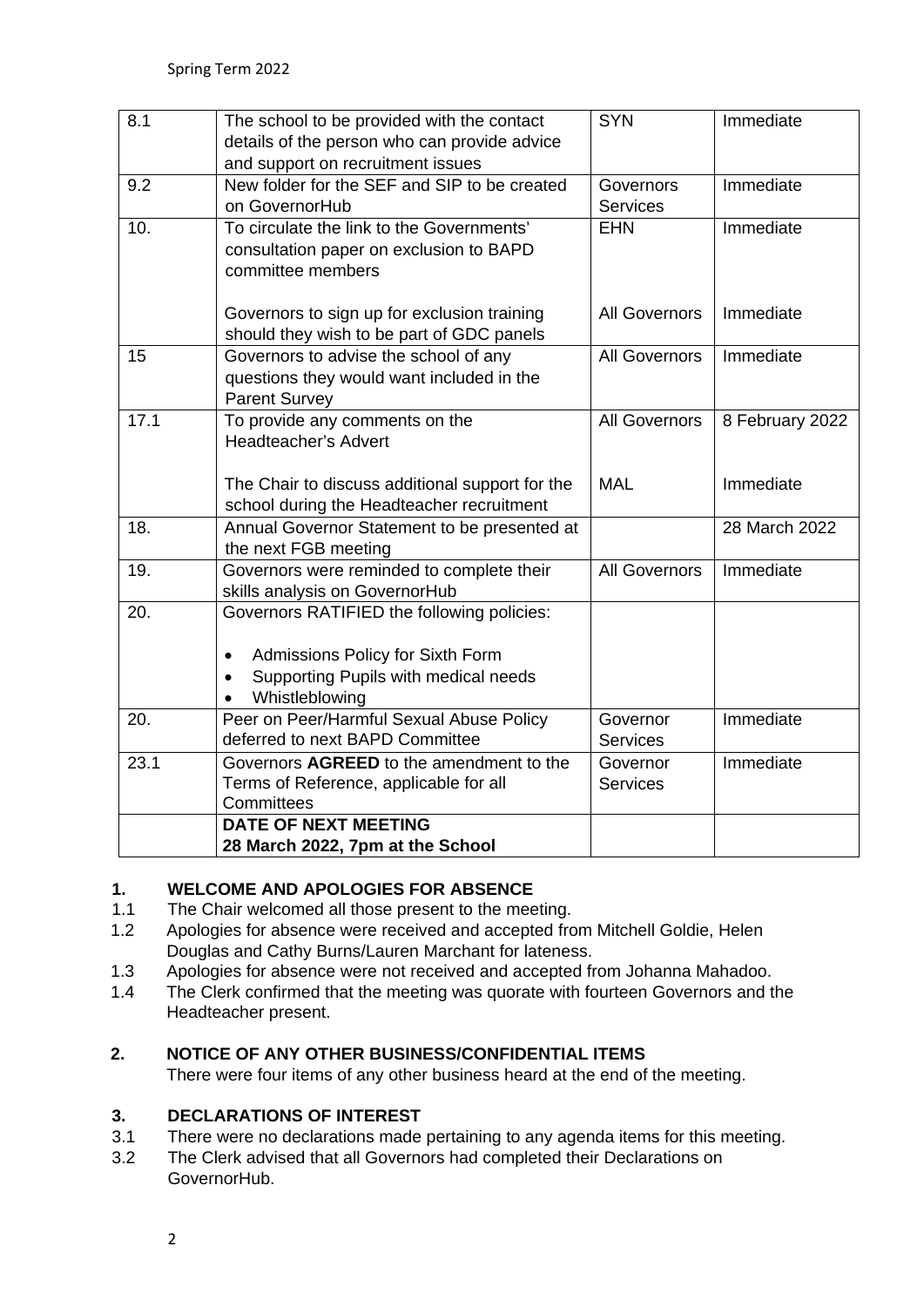# **4. GOVERNING BODY**

- The Clerk confirmed there was one parent Governor vacancy. As there were no responses to the recent advertisement, the advert will be repeated later in the year. Parent Governors were asked to network with other parents to encourage interest.
- 4.2 There were no considerations for disqualification due to non-attendance.

# **5. MINUTES OF THE LAST MEETING**

5.1 Governors received the minutes of the meeting held on 13 December 2021 and agreed these as an accurate record. The Chair will arrange to sign these electronically on GovernorHub.

| <b>Minute</b>          | Formal agreements and/or actions identified                                             | <b>Action By</b> | <b>Due Date</b>                      |
|------------------------|-----------------------------------------------------------------------------------------|------------------|--------------------------------------|
| Minute 5               | To complete declarations, including pecuniary                                           | All              | Completed                            |
| 3.1.                   | interests and code of conduct by end of Autumn                                          | Governors        |                                      |
| 29.9.21                | Term.                                                                                   |                  |                                      |
| $\overline{4}$ .       | To note the election of Paul Leslie and Joanna                                          | Governor         | Completed                            |
|                        | Mahadoo as Co-opted Governors and Nerissa<br>Bryden as an Associate Member.             | <b>Services</b>  |                                      |
| Minute $5-$            | To send school calendar and diary invites to                                            | <b>SJN</b>       | Completed                            |
| 7.4                    | Governors                                                                               |                  |                                      |
| 27.9.21                |                                                                                         |                  |                                      |
| Minute $5-$            | Slides on gap training to be sent to all                                                | <b>MAL</b>       | Completed                            |
| 7.7                    | Governors.                                                                              |                  |                                      |
| 27.9.21                |                                                                                         |                  |                                      |
| Minute $5-$            | Creation of operations manual to help prepare                                           | <b>MAL</b>       | 28 March 2022                        |
| 7.7                    | for future Ofsted visit                                                                 |                  |                                      |
| 27.9.21<br>Minute $5-$ | To read KCSIE and complete declaration                                                  | All              | Completed                            |
| 827.9.21               |                                                                                         | Governors        |                                      |
| Minute $5-$            | To adopt the Staff Declaration for use by                                               | <b>HFD</b>       | Spring Term                          |
| 10                     | Governors                                                                               |                  |                                      |
| 27.9.21                |                                                                                         |                  |                                      |
| 5.4                    | Minutes of Resources Committee, BAPD                                                    | Governors        | Agenda item                          |
| 5.5                    | Committee and Quality of Education Committee                                            | <b>Services</b>  |                                      |
| 5.6                    | deferred to the next meeting.                                                           |                  |                                      |
| 9.1                    | Governors were encouraged to sign up for the                                            | Governors        | Governors were                       |
|                        | training which can be found on GovernorHub.                                             |                  | reminded to sign<br>up for exclusion |
|                        |                                                                                         |                  | training should                      |
|                        |                                                                                         |                  | they want to be                      |
|                        |                                                                                         |                  | part of GDC                          |
|                        |                                                                                         |                  | panels.                              |
| 12.1                   | SYN and BTY to be invited to be part of the IT                                          | ZAI              | Completed                            |
|                        | Tendering process                                                                       |                  |                                      |
| 12.2                   | To clarify that the school were following the                                           | ZAI              | Completed                            |
|                        | correct protocol in relation to the tendering<br>process and were not in breach of OJEC |                  |                                      |
|                        | regulations                                                                             |                  |                                      |

#### 5.3 Matters Arising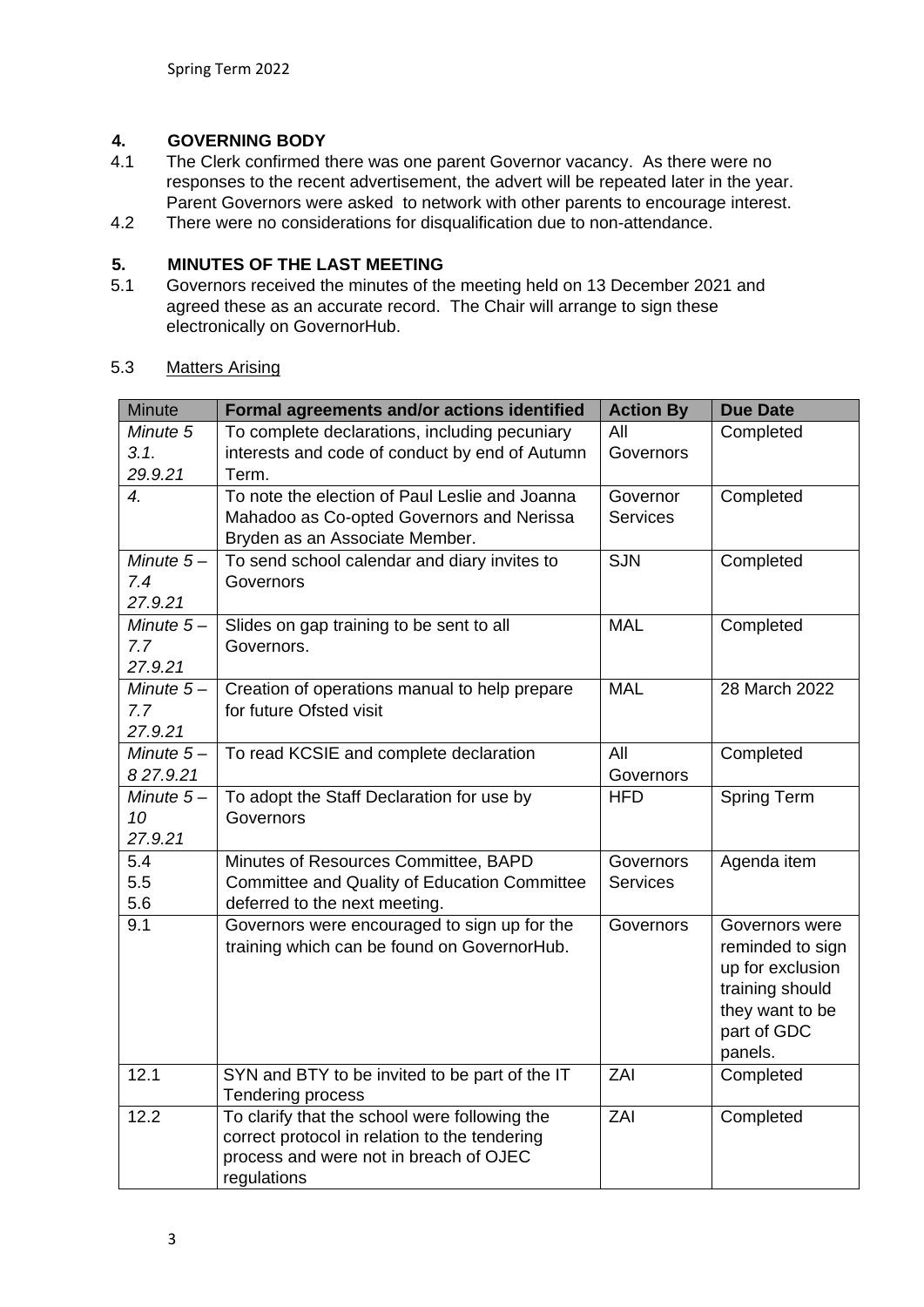| 16.2 | Chair of BAPD to provide feedback to next FGB<br>on exclusions.                                           | <b>MGE</b> | Agenda item |
|------|-----------------------------------------------------------------------------------------------------------|------------|-------------|
| 17.2 | AWS to provide a LINK visit report to SJS<br>following his visit to the Science department in<br>October. | AWS        | Completed   |
| 21.1 | To provide wording on equality and diversity for<br>inclusion in all Terms of References.                 | <b>PLE</b> | Completed   |
| 23.  | School to publish statutory Governor information<br>on the website.                                       | <b>SJN</b> | Completed   |
| 24.  | <b>Chair to finalise Annual Governance Statements</b><br>for next FGB.                                    | <b>MAL</b> | Ongoing     |
| 26.2 | To provide wording on GDPR for inclusion in<br><b>Terms of Reference</b>                                  | <b>HDS</b> | Completed   |

# *LMT joined the meeting at 7.45pm*

# 5.4 Report from the Resources Committee meeting held on 18 October 2021 and 17 January 2022

18.10.21 – The Chair of the Resources Committee appraised Governors of items covered at the meeting, which included Budget; IT Strategy; HR Report covering staff absences, sickness and recruitment; health and safety; concerns around Kier and the tree survey.

17.1.22 - The Chair of the Resources Committee appraised Governors of items covered at the meeting, which included the Budget which is on track; HR Report covering staff absences, sickness and recruitment, and a recent request for staff leave and work on policies.

# 5.5 Reports from the Quality of Education Committee meetings held on 11 October 2021 and 6 December 2021

ACL advised that both meetings were not quorate, which needs to be addressed. The SIP was discussed at the October meeting. A presentation on Knowing and Growing was received by Governors, which generated some good questions. The presentation is available for all Governors on GovernorHub.

6.12.21 – Governors received a report from a Teach First participant who was positive and it was encouraging to note that they see themselves staying at Heathcote following their training; questions raised around mocks and deep dives, in particular careers.

# 5.6 Reports from the Behaviour & Attitudes and Personal Development Committee meetings held on 1 November 2021 and 6 December 2021

6.12.21 – Governors noted the changes to coding of Covid absences which had impacted attendance figures. A data report is being sought to enable a comparison of PA figures to other schools using FFT software. Presentation from SENDCo, which Governors found interesting. New systems on behaviour which has had a positive impact. New well-being strategy and an audit is underway. Governors were pleased to see that the school were actioning and evaluating all the new schemes being implemented, which is showing that genuine impact and improvements are being made, particularly in the reduction of exclusions.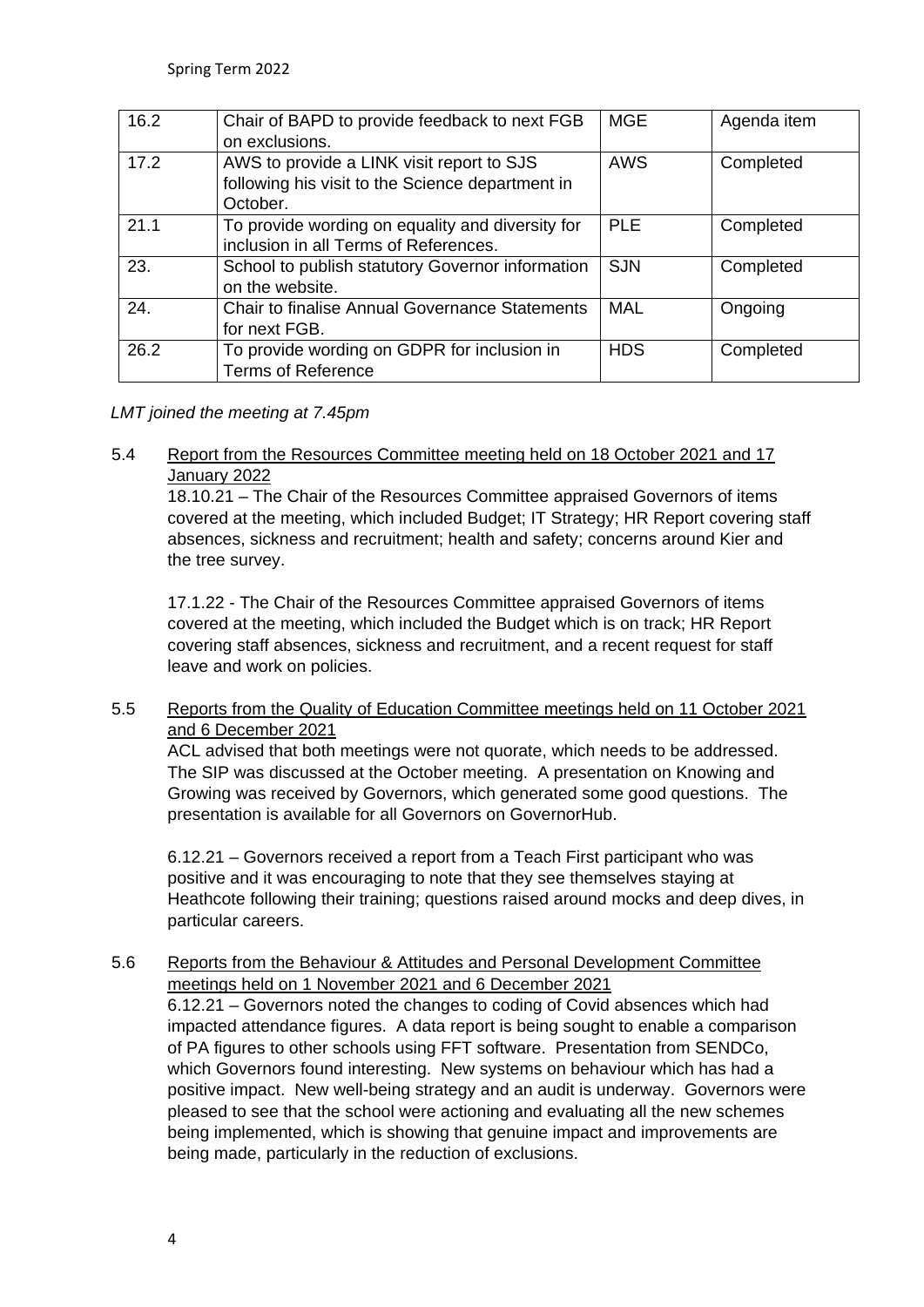Spring Term 2022

#### **6. SLA DISCUSSION**

Four presentations had been received from potential IT SLA vendors. ZAI updated Governors on the background to the project and the context and highlighted the following:

- Minimal requirements
- Procurement stages
- Procurement threshold
- **Evaluation Criteria**
- Summary of SLAs cost; staffing:  $3<sup>rd</sup>$  line support
- References from educational establishments
- Presentation from SLA
- Pros and cons

It was noted that Governors needed to make a decision on the successful vendor by the 1 March 2022 and that ZAI has indicated that feedback from School Leaders had expressed a preference to move ahead with CNetso.

Following presentations to the FGB at the earlier meeting on 7 February, Governors were concerned that there were still a number of unanswered questions and that the shortlist of vendors was too big. This prevented them from making a decision at this meeting. It was suggested that the number of vendors should be reduced and those remaining vendors be invited back in to meet with Governors in order to answer questions.

*Q. What is the different service we get from local or non-local?*

*A. Having local suppliers means they are generally smaller organisations and would have a more personal relationship with the schools.* 

Following discussion by Governors, it was agreed that ZAI would seek answers to any questions Governors wished to raise. Governors also **AGREED** that considering the time-scales to make a decision, ZAI should generate and circulate a Google Form by Friday 11 February, to allow Governors to vote for their first, second and third choice vendor.

It was deemed that if there was a clear first choice that aligned with the Schools preferred vendor then the contract should be awarded to them on this basis and that no further action would be needed. **ACTION: ZAI**

*CBS joined the meeting at 7.35pm ZAI left the meeting at 7.38pm* 

# **7. CORE SUBJECT PRESENTATION – ENGLISH**

7.1 Available on GovernorHub. No questions were raised from Governors, but should Governors have questions these can be raised via Sarah Johnson. The Chair thanked the Head of English for her presentation.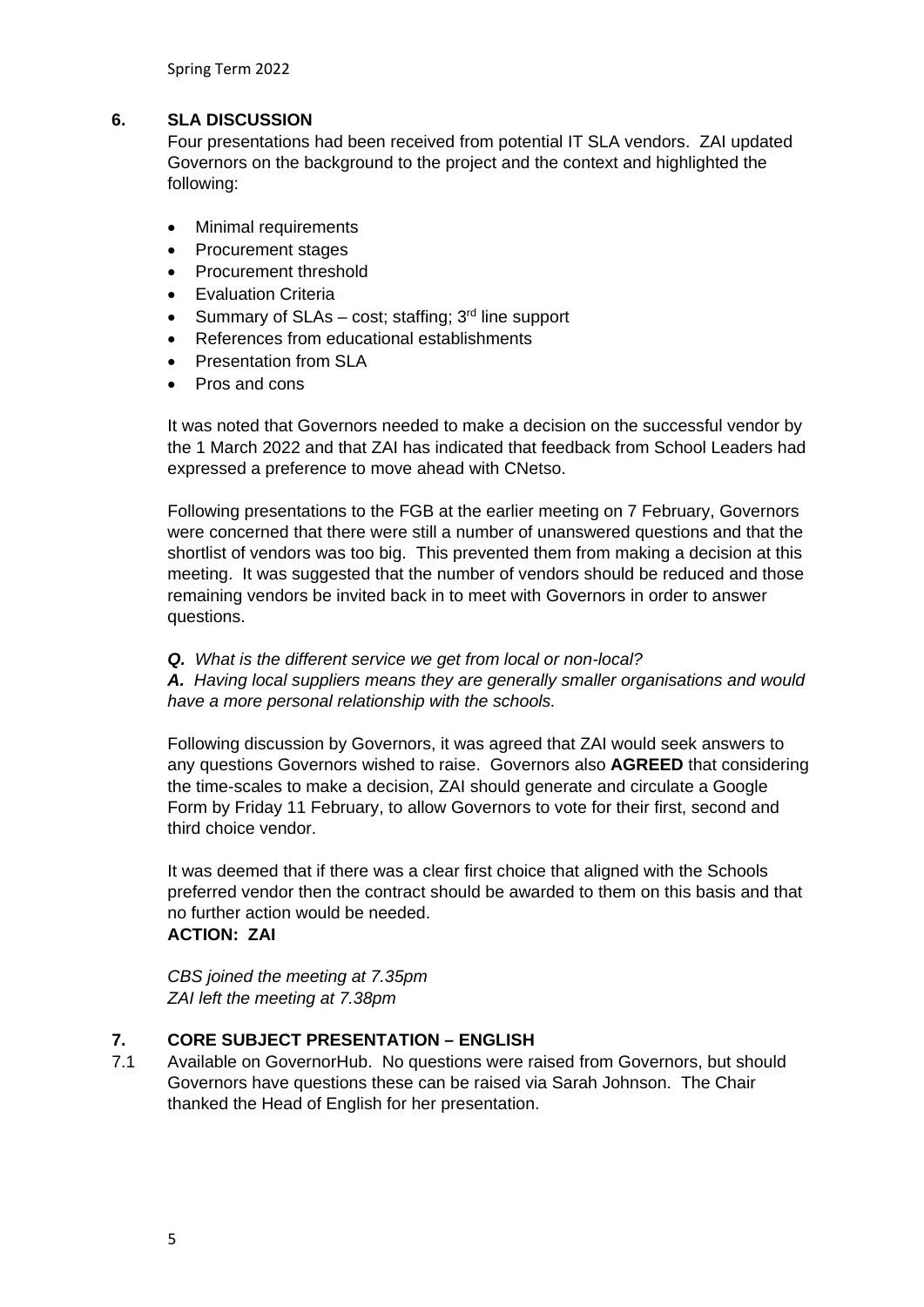Spring Term 2022

# **8. HEADTEACHER'S REPORT**

- 8.1 Governors were in receipt of the report ahead of the meeting and questions raised had been answered and uploaded on GovernorHub. EHN ran through the questions raised. She also reiterated the points for Governors to consider:
	- Governors on the BAPD and QoE committees to raise questions around the SEND Review and to pick up on any detail raised in the Headteacher's Report. The report is accessible on GovernorHub, as an appendix to the Headteacher's report.
	- The school is still experiencing recruitment problems, particularly for support staff and other specialist positions. SYN has recently advised that she had a colleague who could assist the school with recruitment issues, and EHN requested that contact details are sent to her. **ACTION: SHN**
	- A review of SEND points, which affects two members of staff, will be undertaken.
	- The new Office Manager, Natasha Jackson, has commenced in her role.
	- Governors had previously agreed for a member of staff to be given leave to compete in the Paralympics, this member of staff will no longer be going, but may make an alternative request.
	- HT Questions and answers have been uploaded onto Governor Hub.

The Chair thanked EHN for her report and reiterated that Governors should continue to present their questions in advance of the FGB meeting to allow for a timely response.

*AHY joined the meeting at 8.00pm*

#### **9. SIP UPDATE**

- 9.1 The SIP will be an agenda for BAPD and QoE Committees and committee members were reminded to challenge the school, particularly on the amber and red RAG related items.
- 9.2 To allow easy access, it was agreed that a separate folder should be created on GovernorHub for the SIP and SEF. **ACTION: Governor Services**

#### **10. EXCLUSIONS**

LMT updated Governors of the work being undertaken by Sonia Close, which is regularly reported to BAPD Committee. She appraised Governors of the threshold for the Isolation Room, which since introduction had dramatically reduced the number of permanent exclusions.

EHN advised that members of the BAPD committee needed to be aware of the current government consultation on exclusions and to ensure that they contributed. EHN to forward the consultation document to BAPD Governors. **ACTION: EHN**

Governors noted that EHN felt there were some operational issues around the isolation room and the BAPD committee needed to have an honest look at whether this was the right solution, although it was accepted that there would be teething problems with its introduction.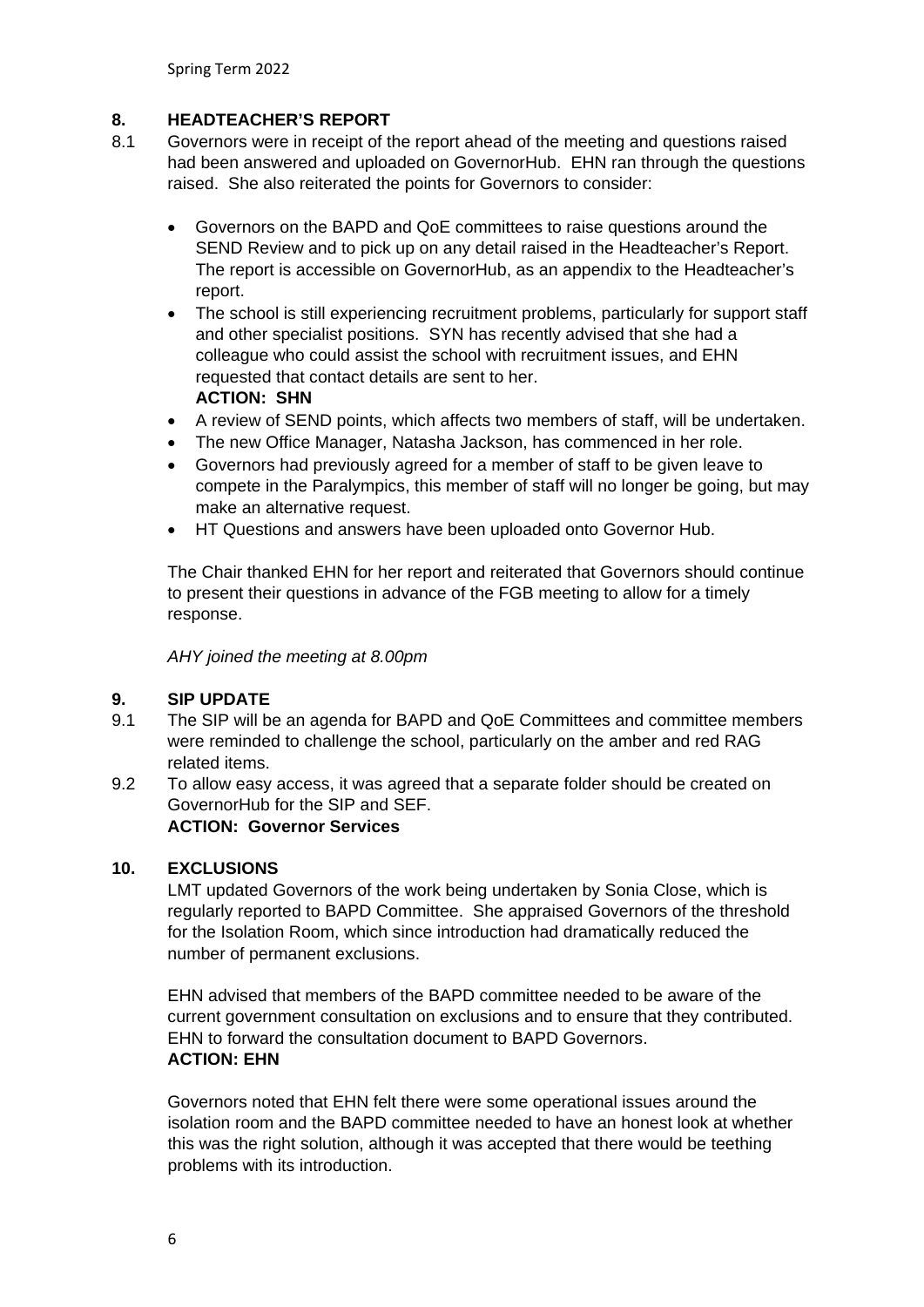Governors were reminded to sign up for exclusion training should they want to be part of GDC panels.

#### **ACTION: All Governors**

# **11. Q3 BUDGET MONITORING SUMMARY**

- 11.1 In the absence of the SBD, the Chair updated Governors on the current budget situation, which was forecasting a Revenue balance of **£162k** surplus.
- 11.2 Governors noted the Budget Monitoring report, available on GovernorHub, but requested that the budget summary spreadsheet is uploaded for future meetings.
- 11.3 Main Capital spend will be on the Wi-Fi upgrade and the works to the Blue House field.

#### **12. MIGRATION UPDATE**

Governors noted that the migration to Arbor was still on track for April. The plan was available on GovernorHub for information.

#### **13. WELL BEING UPDATE**

Covered under HT's report.

LMT advised that well-being issues had been raised during her link visit and she had offered support from both ACA and ACO who have experience in this area.

#### **14. LINK GOVERNOR REPORTS**

Link Governors updated on their link Governor reports, which are available on GovernorHub. Five areas had been covered:

- Wellbeing
- HAP
- English
- PSHRE
- Pupil Leadership

#### **15. PARENT SURVEY**

Any questions that Governors want to ask of parents can they please be sent to SJN by end of the week for incorporation in the forthcoming Parent Survey. **ACTION: All Governors**

# **16. GOVERNOR'S TRAINING**

16.1 Available on GovernorHub.

#### **17. SUCCESSION PLANNING**

17.1 Confidential Item

*JHS left the meeting at 9.00pm*

#### **18. ANNUAL GOVERNANCE STATEMENT** To be completed for next FGB meeting. **ACTION: MAL**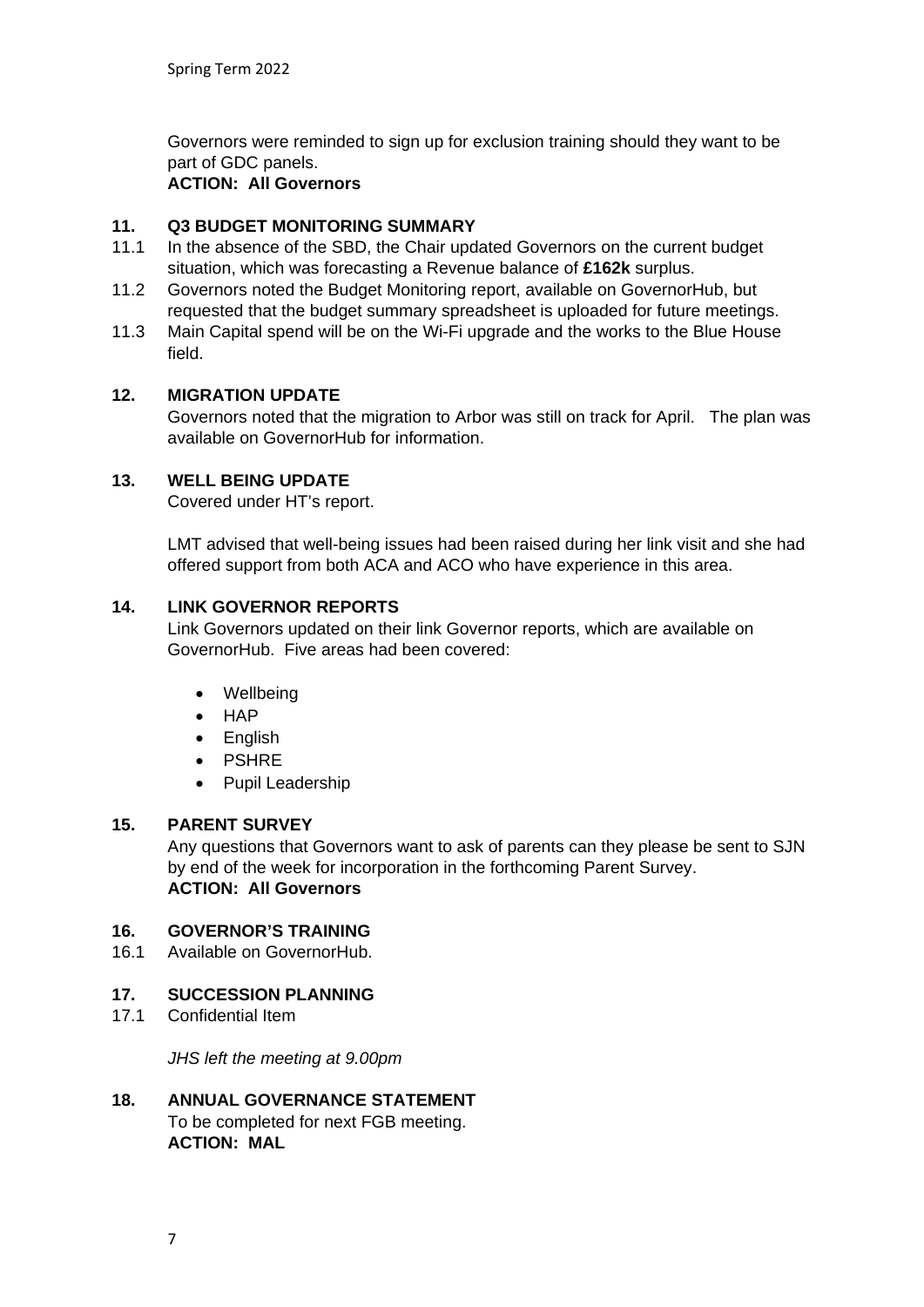Spring Term 2022

# **19. SKILLS AUDIT REVIEW** Governors were reminded to complete their skills analysis. **ACTION: All Governors**

#### **20. SCHOOL POLICIES**

- 20.1 Admissions Policy for Sixth Form Adapted for Heathcote. **AGREED**: Governors **RATIFIED** the policy.
- 20.2 Supporting Pupils with Medical Needs Based on a LA Policy, with no substantial changes. **AGREED**: Governors **RATIFIED** the policy.
- 20.3 Whistleblowing Based on a LA Policy, with no substantial changes. **AGREED**: Governors **RATIFIED** the policy.
- 20.4 Peer on Peer Abuse/Harmful Sexual Behaviour Policy Deferred to BAPD Committee **ACTION: Governor Services**

# **21. CHAIR'S ACTION**

No items to report.

#### **22. 2021/22 GOVERNOR MEETINGS**

| <b>Meeting type</b>                        | <b>Meeting Date</b>    |
|--------------------------------------------|------------------------|
| <b>Resources Committee</b>                 | 14th March 2022        |
| <b>Quality of Education</b>                | <b>21st March 2022</b> |
| Behaviour Attitudes & Personal Development | 21st March 2022        |
| <b>Full Governing Body</b>                 | 28th March 2022        |
| <b>Quality of Education</b>                | 25th April 2022        |
| Behaviour Attitudes & Personal Development | 25th April 2022        |
| <b>Resources Committee</b>                 | 9th May 2022           |
| <b>Full Governing Body</b>                 | 16th May 2022          |
| Governors Morning                          | 11th June 2022         |
| <b>Resources Committee</b>                 | 27th June 2022         |
| Behaviour Attitudes & Personal Development | 4th July 2022          |
| <b>Quality of Education</b>                | 4th July 2022          |
| <b>Full Governing Body</b>                 | 11th July 2022         |

# **23. ANY OTHER BUSINESS**

23.1 Terms of Reference for all committees now contain additional bullet points relating to Equality & Diversity and adherence to school's policies.